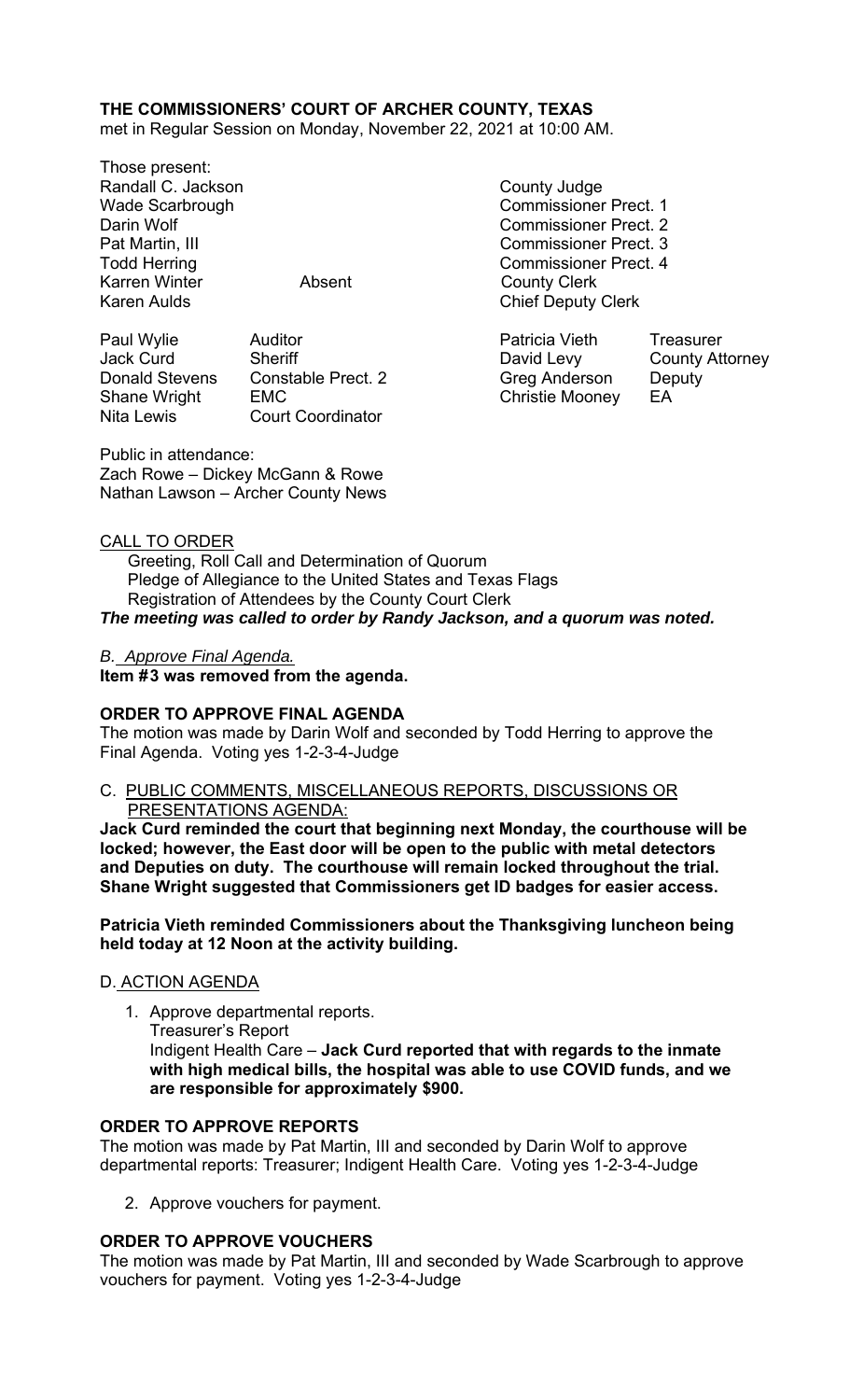- 3. Approve line-item transfers. **Removed**
- 4. Approve Education Certificates. **None**
- 5. Approve Publisher's Certificates. **Citation by Publication for PR-2021-0041**

## **ORDER TO APPROVE CERTIFICATES**

The motion was made by Randy Jackson and seconded by Todd Herring to approve Publisher's Certificates. Voting yes 1-2-3-4-Judge

6. Consider and/or take action on Property & Casualty Insurance. **Randy Jackson invited Zach Rowe to present to Commissioners. Mr. Rowe distributed a copy of the proposal to the court. He stated that the proposal is similar to the previous year, with a slight increase. Most changes are internally, i.e., equipment costs, vehicles. He highlighted the claims totaling approximately \$160,000: Winter storm; ACSO generator; water leak in the courthouse; ACSO vehicle; and Megargel fire truck. Mr. Rowe mentioned that there are currently no open claims.**

#### **ORDER TO APPROVE INSURANCE**

The motion was made by Darin Wolf and seconded by Pat Martin, III to approve Property & Casualty Insurance. Voting yes 1-2-3-4-Judge

7. Consider and/or take action on 2022 Holiday Schedule.

### **CALENDAR YEAR 2022 HOLIDAY CLOSINGS**

| <b>Monday</b>   | January 3          | <b>New Year's Day</b>   |
|-----------------|--------------------|-------------------------|
| <b>Monday</b>   | <b>February 21</b> | <b>President's Day</b>  |
| <b>Friday</b>   | April 15           | <b>Good Friday</b>      |
| <b>Monday</b>   | <b>May 30</b>      | <b>Memorial Day</b>     |
| <b>Monday</b>   | July 4             | <b>Independence Day</b> |
| <b>Monday</b>   | <b>September 5</b> | <b>Labor Day</b>        |
| <b>Monday</b>   | October 10         | <b>Columbus Day</b>     |
| <b>Friday</b>   | November 11        | <b>Veteran's Day</b>    |
| <b>Thur/Fri</b> | November 24&25     | <b>Thanksgiving</b>     |
| <b>Fri/Mon</b>  | December 23&26     | <b>Christmas</b>        |

#### **ORDER TO APPROVE SCHEDULE**

The motion was made by Todd Herring and seconded by Wade Scarbrough to approve the 2022 Holiday Schedule. Voting yes 1-2-3-4-Judge

**8.** Consider and/or take action on Employee Year End Incentives. **Patricia Vieth mentioned that Elected Officials have received their incentives. She is recommending \$700 for staff members who were employed as of January 1st and pro-rated for staff members who were employed after January 1st. Ms. Vieth reported that the total amount for staff incentives would be approximately \$31,000.** 

#### **ORDER TO APPROVE INCENTIVES**

The motion was made by Wade Scarbrough and seconded by Pat Martin, III to approve Employee Year End Incentives as recommended. Voting yes 1-2-3-4-Judge

**9.** Consider and/or take action on an *EMD Dispatch Program.* (Tabled item 11-08- 2021). **Randy Jackson provided background information on the Emergency Medical Dispatch (EMD) Program, stating that there are no liability issues of concern according to Elected Officials, Law Enforcement, or General Liability providers for Archer County. Shane Wright and Jack Curd explained that it is through APCO, a national company. An EMT will teach a portion of the class. Sheriff Curd has discussed with Dr. Aaron Purdy and Dr. Purdy is considering being the medical director and/or point of contact. Sheriff Curd reported that the cost is \$5,500 to certify the staff**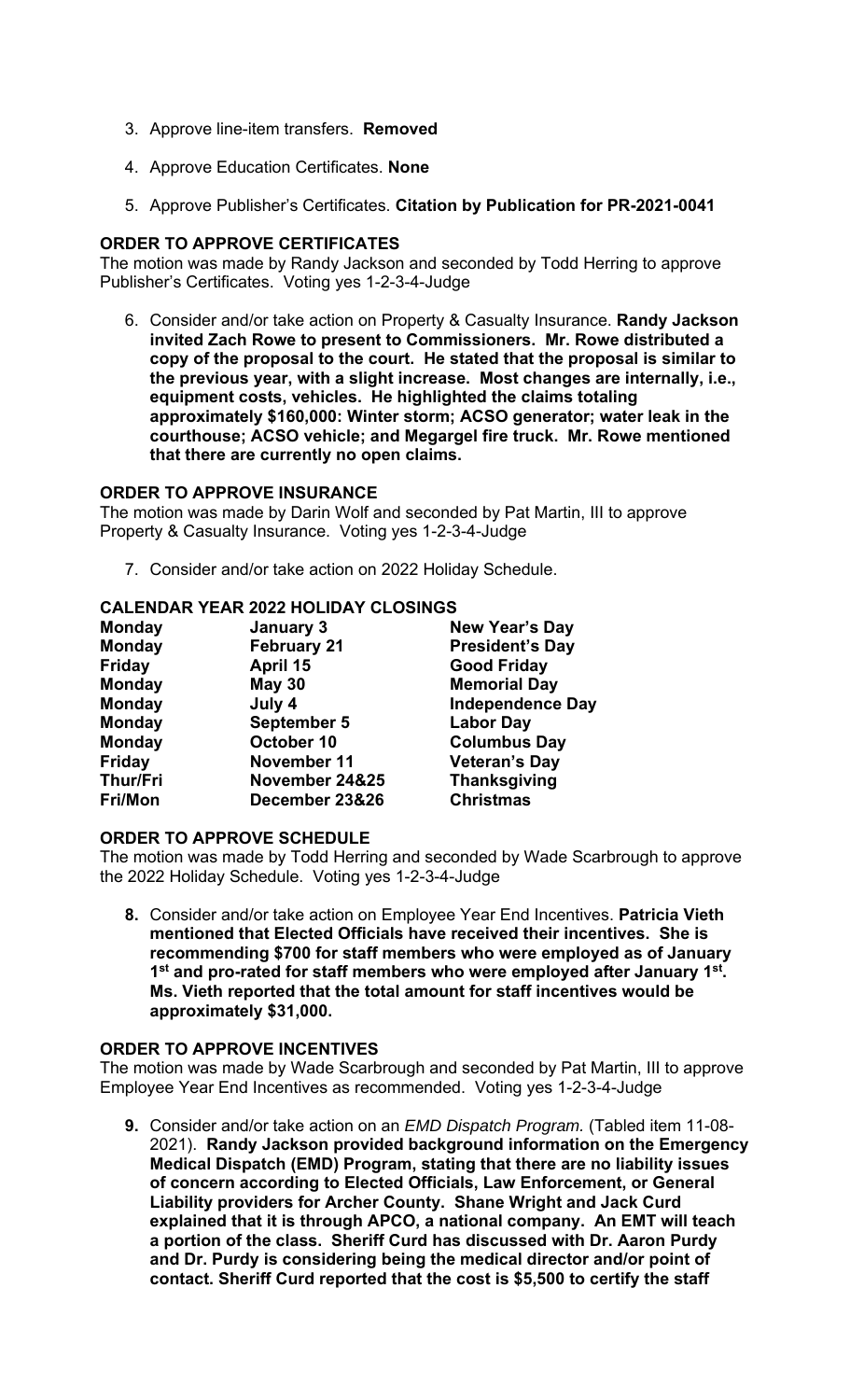#### **member who will train dispatchers. Judge Jackson stated that American Rescue Plan Act (ARPA) funds can be used.**

### **ORDER TO APPROVE PROGRAM**

The motion was made by Todd Herring and seconded by Wade Scarbrough to approve Emergency Medical Dispatch Program in the amount of \$5,500. Voting yes 1-2-3-4- Judge

- **10.** Discuss Precinct/County Road boundary line changes for Elections Administrative Map. **Christie Mooney led the discussion. Ms. Mooney took the new map from Commissioners and applied the Election Law. She stated that it is confusing because there are Voting Boxes that are different from Commissioner Precincts. There will now be 13 Voting Boxes but will still have the same Vote Centers. Ms. Mooney will need to attend new software training and mail new voter registration cards by 1/12/2022. The changes to the map must be published in the newspaper for three consecutive weeks and letters sent to affected voters.**
- 11. Consider and/or approve Order Adopting the Modification of Election Precincts in compliance with Texas Election Code Chapter 42*.* **See Item 10 Discussion**

### **ORDER TO ADOPT NEW VOTING PRECINCTS**

The motion was made by Pat Martin, III and seconded by Darin Wolf to modify election precincts in compliance with Texas Election Code Chapter 42. Voting yes 1-2-3-4- Judge

12. Consider and/or take action on soliciting bid proposals for Archer County Bank Depository. **Patricia Vieth is seeking Commissioners' approval to advertise for bids in the newspaper and on the website for the bank depository. Ms. Vieth provided background information and she also explained that it would need to be published in the newspaper twice.**

## **ORDER TO ADVERTISE FOR BIDS**

The motion was made by Randy Jackson and seconded by Darin Wolf to advertise for bids for the Archer County Bank Depository for Monday, December 13, 2021 at 10:00 a.m. Voting yes 1-2-3-4-Judge

13. Discuss and/or take action on Final Expenses for Antimicrobial Computers for the Sheriff's Office. **Randy Jackson and Jack Curd led the discussion, mentioning that the Corona Virus Relief Funding is no longer an option. Sheriff Curd stated that the amount is \$51,275. Patricia Vieth said that it would be a good opportunity with the grants that we have received. Sheriff Curd mentioned that the computers would be COVID compliant and are compatible with the new software previously acquired, and ARPA funding could be used.**

## **ORDER TO APPROVE FINAL EXPENSES FOR ANTIMICROBIAL COMPUTERS FOR SHERIFF'S OFFICE.**

The motion was made by Todd Herring and seconded by Wade Scarbrough to approve the final expenses for Antimicrobial Computers for the Sheriff's Office using ARPA funds. Voting yes 1-2-3-4-Judge

14. Executive Session as authorized by Texas Government Code §551.071.

#### **ORDER TO CONVENE INTO EXECUTIVE SESSION**

The motion was made by Darin Wolf and seconded by Wade Scarbrough to convene into Executive Session. Voting yes 1-2-3-4-Judge

Executive Session convened at 10:35 AM.

Executive Session adjourned at 11:20 AM.